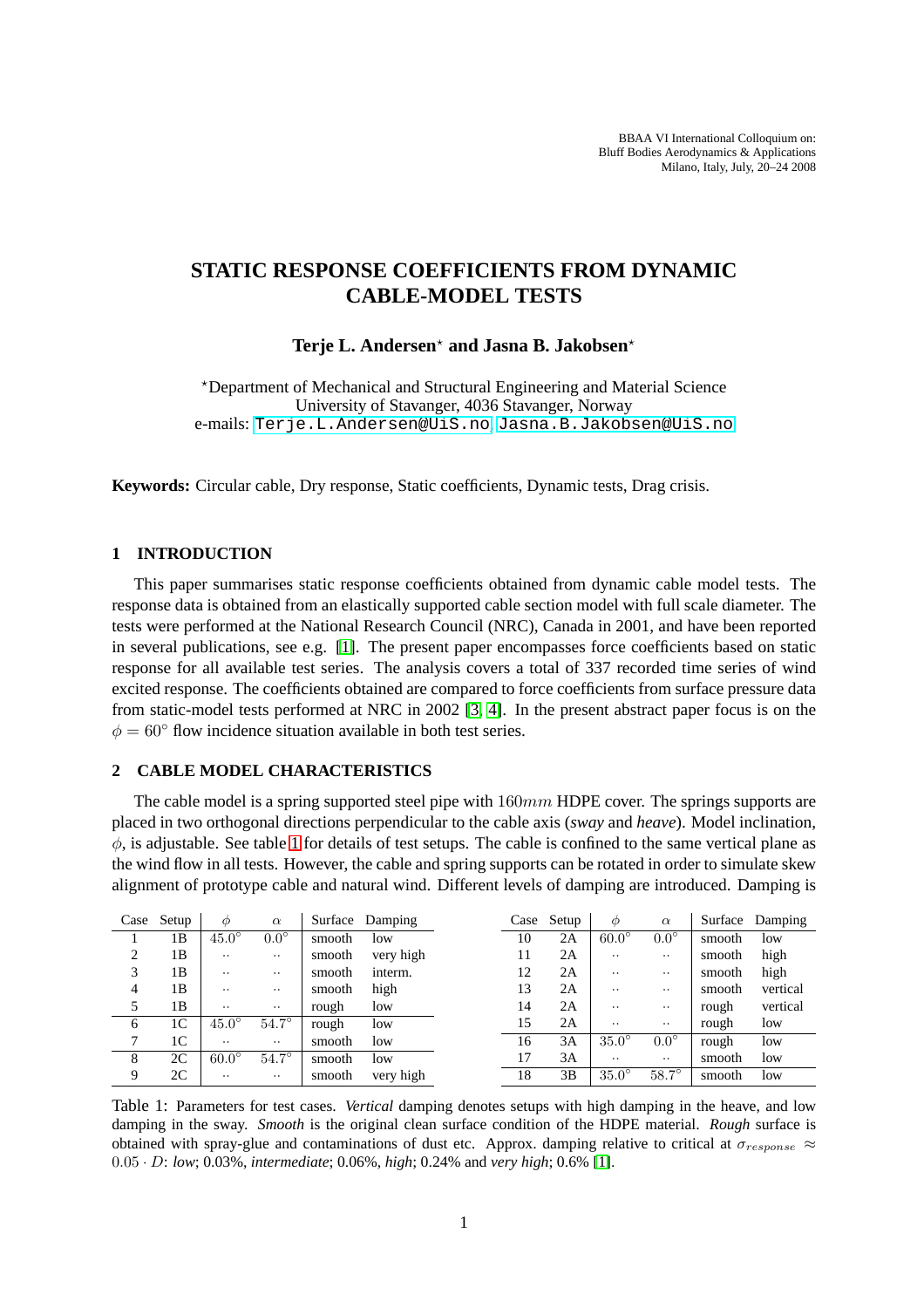highly dependent of the response amplitude. The primary translation vibration modes of the cable model have slightly detuned natural frequencies  $f_{\text{sway}} \approx f_{\text{heave}} \approx 1.4 Hz$ .

## **3 STATIC COEFFICIENTS**

The dynamic time series are used to establish time averaged *static coefficients*. The raw data available is recorded deflections along spring support directions at the cable model ends. The centre point deflections in sway  $(s)$  and heave  $(h)$ , perpendicular to the cable axis are determined as the mean of the corresponding end deflection, see eq. [\(1\)](#page-1-0). In the initial position of the model (no rotation of spring supports) heave is parallel to normal component of wind flow on cable and sway is perpendicular to both wind flow and cable, see figure [1.](#page-1-1) For rotated spring supports the lift- and normal drag deflections, y and  $z$  are calculated by the transformation given in eq. [\(2\)](#page-1-0).



<span id="page-1-0"></span>
$$
q_0 = \frac{1}{2} \cdot \rho \cdot (U_0 \cdot \sin \phi)^2 \tag{3}
$$

<span id="page-1-1"></span>Figure 1: Cross section of cable with definition of reference coordinates and spring support rotation angle,  $\alpha$ .

 $\mathbf{U}_0 \cdot \sin \phi$ 

$$
z_0 = \frac{q_0 \cdot D \cdot L}{K} \tag{4}
$$

$$
C_N = \frac{\overline{z}}{z_0} , C_L = \frac{\overline{y}}{z_0}
$$
 (5)

At a given tunnel wind-velocity  $U_0$ , The wind pressure normal to cable axis is defined from eq. [\(3\)](#page-1-0). Air density is  $\rho = 1.25 \frac{kg}{m^3}$ . The static reference deflection,  $z_0$ , perpendicular to cable in the cablewind plane is established from the base pressure, cable diameter, wind exposed length of cable (here assumed to be L) and translational stiffness  $(K = 31.5kN/m)$  ref. eq. [\(4\)](#page-1-0). Coefficients for the normal drag and transverse lift are then established as the ratio of time averaged deflections  $\overline{y}$  and  $\overline{z}$  relative to the reference deflection ref. eq. [\(5\)](#page-1-0).The coefficients represent the total load on the cylinder. The information is thus averaged both in time and along the model dimension. The coefficients are further a measure of the combined effects of surface pressure  $C_{Np}$  and surface friction  $C_{Nf}$  [\[6,](#page-3-3) (1.2)]:

<span id="page-1-3"></span>
$$
C_N = C_{Np} + C_{Nf} \tag{6}
$$

For comparison to the static coefficients from dynamic tests, surface pressure data from a test series performed at the NRCC in 2002 are re-visited [\[4\]](#page-3-2). These tests have been discussed by Macdonald [\[5\]](#page-3-4) in terms of the associated aerodynamic damping, relevant for development of large cable response. Figure [3b](#page-3-5) shows the normal drag coefficients derived from surface pressure tests  $(C_{N_p})$ . The surface pressure recordings give information about the static coefficients  $C_{Np}$  *locally* at the circumferential ring of pressure taps (32 taps per ring).

Both dynamic- and surface pressure test series cover the critical flow transition characterised by reduction in drag (drag crisis). The ESDU correction for turbulence ( $\lambda_T$ ), surface roughness ( $\lambda_R$ ) and non-perpendicular incidence angle  $\phi$ , given in eq. [\(7\)](#page-1-2) is performed on the data [\[2\]](#page-3-6). Kinetic viscosity of air is  $\nu = 1.5 \cdot 10^{-5} m^2/s$ . In the present paper, all tested surface conditions in practice considered to be smooth and no correction is made (i.e.  $\lambda_R = 1$ ).

<span id="page-1-2"></span>
$$
Re_{ESDU} = \lambda_T \lambda_R \frac{U_0 D}{\nu} \cdot \frac{1}{\sin \phi} \tag{7}
$$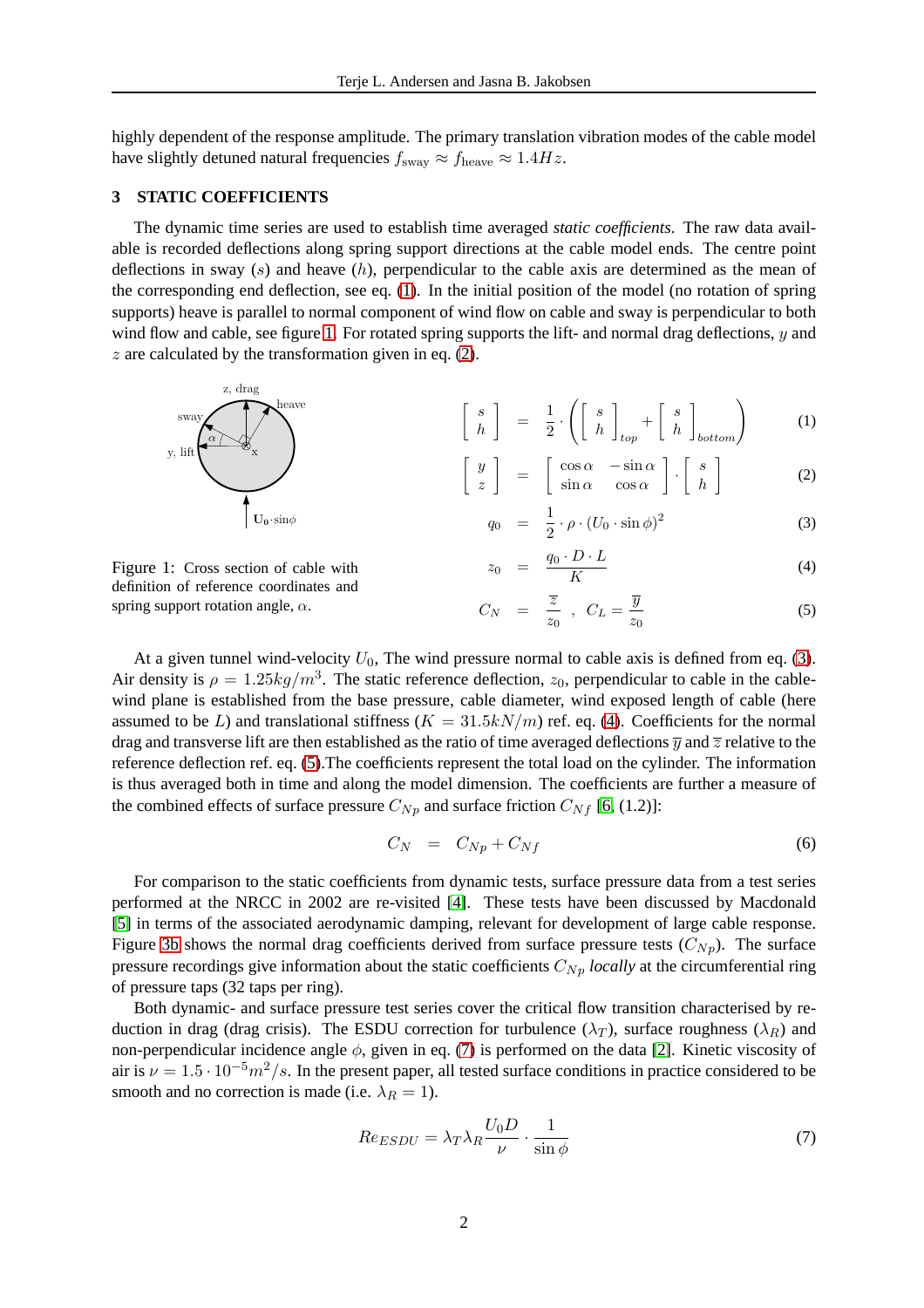#### **4 DYNAMIC RESPONSE**

The large dynamic responses observed during tests is the prime interest for investigation. Two types of responses are categorized as: *dry inclined cable galloping response* in case 8 and *high-speed vortex excitation* in case 10 [\[1\]](#page-3-0). Both incidences occurred in close proximity to the drag crisis (see figure [2a\)](#page-2-0). On the subsequent figures largest responses for each case is accentuated with stars and large circles. These maximum dynamic responses can be divided into two groups:  $Re_{ESDU} \approx 4.4 \cdot 10^5$  and  $Re_{ESDU} \ge$  $5.7 \cdot 10^5$ . Both Reynolds number ranges correspond to the boundary layer transition regimes TrBL1-3, according to the notation suggested by Zdravkovich [\[6\]](#page-3-3). On figure [2b](#page-2-1) large response is also seen to occur at non-zero lift coefficients for the majority of cases.

### **5 STATIC RESPONSE**

The main feature of the static response is the drag crisis characterised by a sharp drop of normal drag (see figure [2](#page-2-2) for static coefficients in all cases). The onset of drag crisis is denoted critical Reynolds number. ESDU defines critical Reynolds number for perpendicular flow drag coefficient  $(C_{D0})$ : "In general,  $\text{Re}_{crit}$  is the value of  $\text{Re}$  at which  $C_{D0}$  falls to a value of 0.8..." [\[2\]](#page-3-6). This suggests a 1/3 decrease of the initial  $C_{D0} = 1.2$  pre-critical plateau.

<span id="page-2-0"></span>

<span id="page-2-2"></span><span id="page-2-1"></span>Figure 2: Static coefficients for all dynamic cable tests.

Figure [3a](#page-3-7) shows setups with angle of incidence  $\phi = 60^{\circ}$ . The cases include six with smooth surface and two with rough surfaces. Figure [3b](#page-3-5) shows the corresponding surface pressure coefficients for  $\phi \approx$ 60◦ . The normal drag graphs all follow quite similar paths. Assuming that a reduction to 2/3 of drag coefficient plateau prior to drag crisis is a valid measure to define critical Reynolds number, then both test series indicate a critical Reynolds number;  $\mathrm{Re}_{crit} \sim 4.0 \cdot 10^5 - 5 \cdot 10^5$ . Comparing the graphs from dynamic- and surface pressure tests on figures [3a](#page-3-7) and [3b](#page-3-5) there is a systematic difference in the magnitude of the coefficients and in the post critical shape of the curves: The total normal drag coefficients from dynamic test show a pronounced local minimum of  $C_N$  after the drag crisis.  $C_{Np}$  on the other hands appears to reach a constant level immediately after the drag crisis. According to Zdravkovich,  $C_{Nf}$  in eq. [\(6\)](#page-1-3) becomes negligible beyond shear layer transition (TrSL) at Re  $\approx 2 \cdot 10^5$  [\[6\]](#page-3-3). Based on this, a good agreement between  $C_N$  and  $C_{Np}$  could be expected in the investigated Reynolds number range. The difference in the coefficient values may thus not be affiliated with friction, but can in parts be ascribed to modelling differences between the two tests, such as tunnel blockage, end effects etc. An important difference between the two test series is the total load on full model length vs. local pressure load at specific model cross section. Zdravkovich describes a wide scatter of  $C<sub>N</sub>$  values in the post critical *TrBL3* regime and links it to either 1) a preserved two-bubble formation similar to *TrBL2* yielding low  $C_N$  or 2) fragmentation of bubbles linked to increased  $C_N$  level [\[6\]](#page-3-3). The few available data points